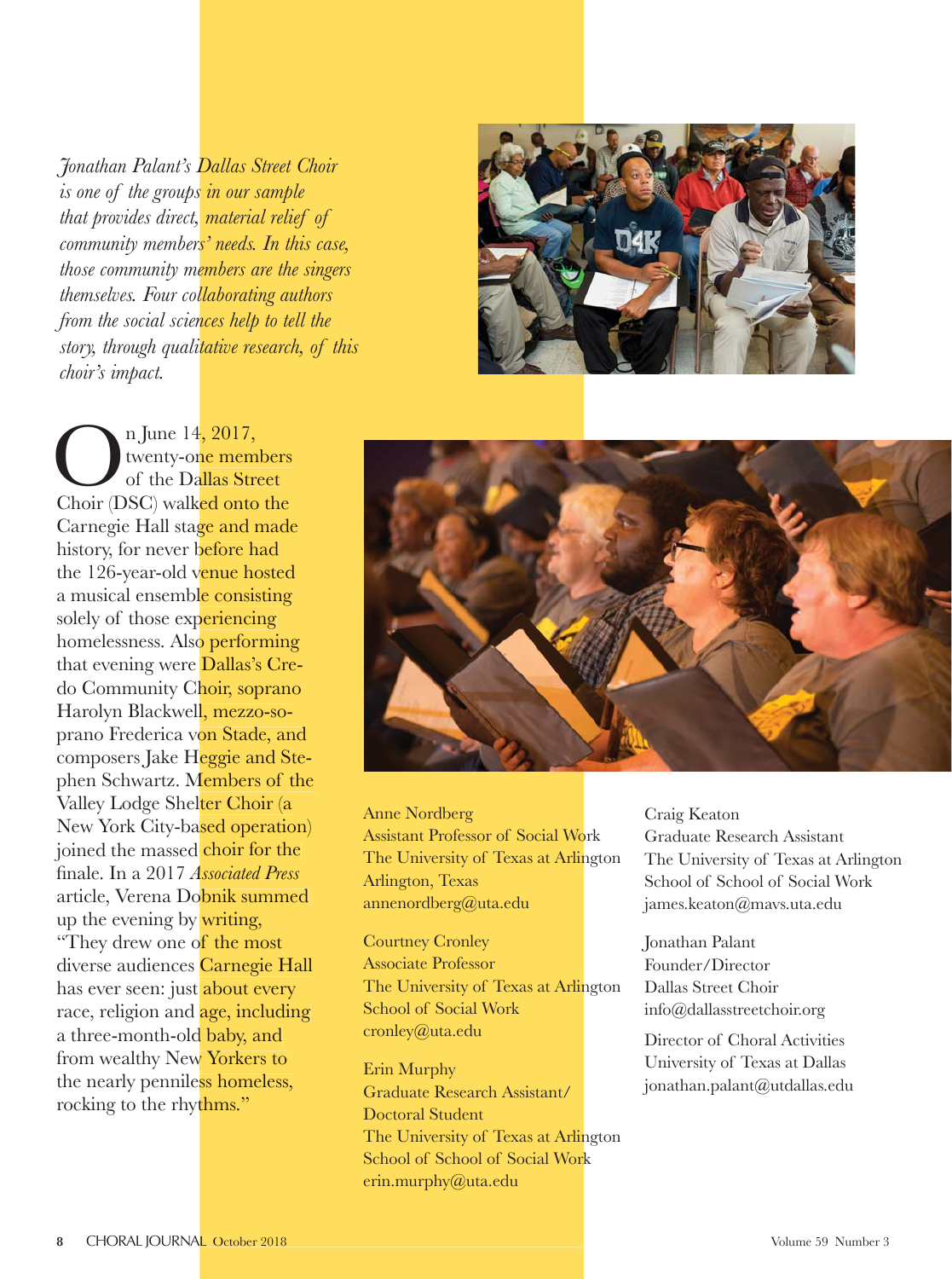### The Impact of Communal Singing on Those Experiencing Homelessness

Anne Nordberg, Courtney Cronley, Erin Murphy, Craig Keaton, and Jonathan Palant

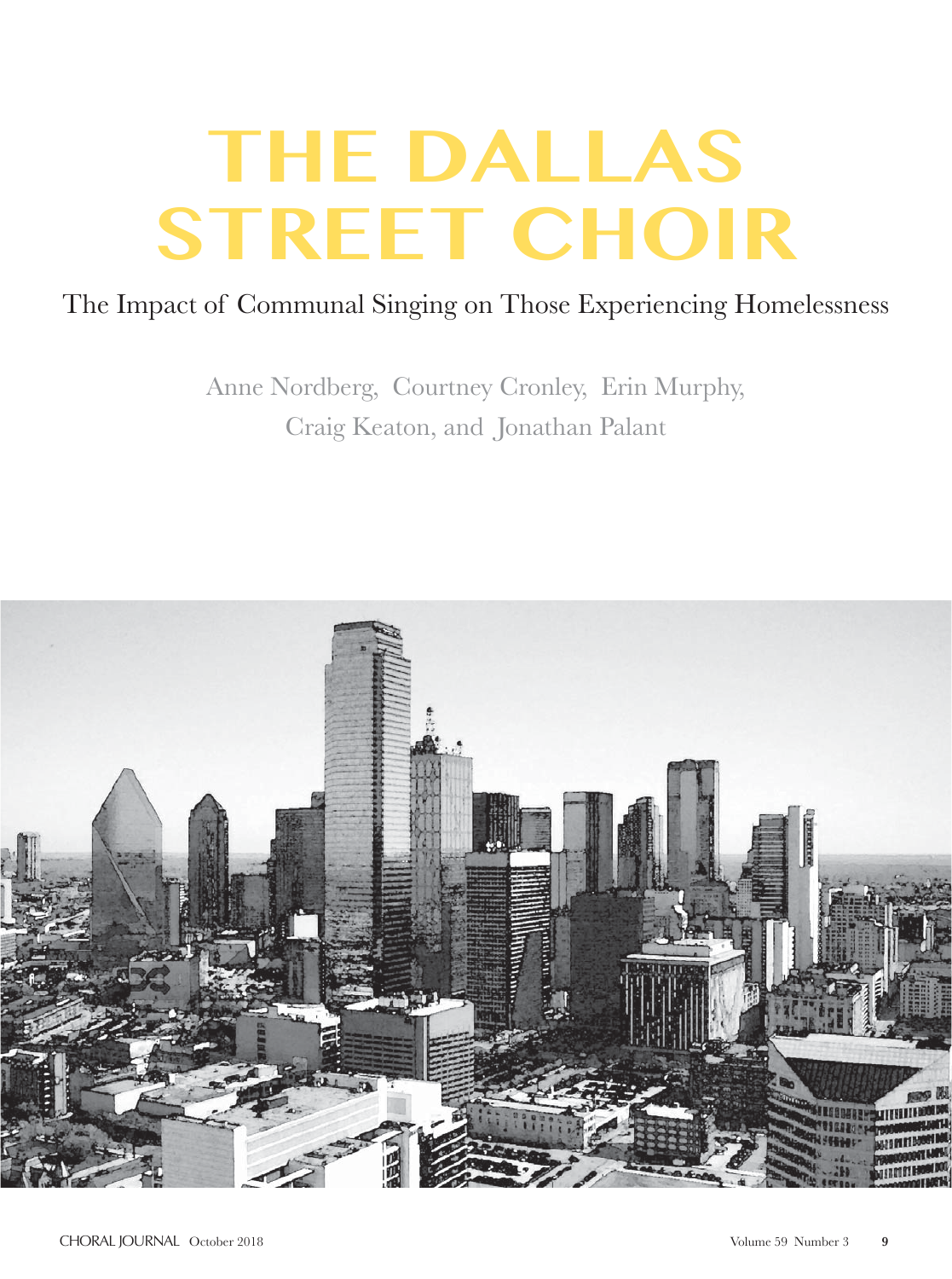#### **The Dallas Street Choir**

In 2007, Jonathan Palant was asked by a Dallas-based arts philanthropist and affiliate of The Stewpot, a day shelter for those experiencing homelessness, to conduct an ad hoc choir consisting solely of those living on the street. The Stewpot Choir, as it was known, convened two or three times a year with no prescribed or consistent structure. It was not until the autumn of 2014 that the DSC was formed, weekly rehearsals were established, and local performances began.

The DSC debuted on January 25, 2015, at Dallas's City Performance Hall (now the Moody Performance Hall) singing the North American premiere of *Street Requiem,* a work composed by Kathleen McGuire, Andy Payne, and Jonathon Welch in memory of those who have died living on the streets. Since that night, the ensemble has mounted several of its own concerts, but now it focuses more on outreach performances, visiting churches and synagogues, schools, philanthropic events, and agencies serving the poor and marginalized.

When the DSC first began, three tools were used to recruit new singers: word of mouth, signage, and broadcasting an attractive incentive program. Unlike in a school, church, or other "usual" choir setting, DSC members benefit from even the smallest incentive. After much trial and error, the incentive program now offers each singer his or her choice of a two-dollar bill or an all-day public transportation voucher usable on any Dallas bus, trolley, or train. Members receive this as motivation to successfully complete each hour-long rehearsal or performance per the rules set forth by the director.

Because of the success of these incentives, early recruiting strategy included doubling the reward for members who helped spread the word: those returning members who brought a friend to rehearsal were offered a two-dollar bill *and* a transportation voucher. As a result, membership numbers skyrocketed, and after about three months the DSC did away with the double-incentive program. The DSC now consistently rehearses with eighty to ninety singers and has welcomed nearly two thousand individuals into its room.

The mission of the DSC is to offer a musical outlet for those experiencing homelessness and severe disadvantage. The rehearsal structure is similar to that of most other choirs, but there are some "house rules" in place to



Jonathan Palant greets singers with a fist bump as they enter the *rehearsal space. Photo by Stephanie Merchant.*

protect both singer and director alike. They are:

- Everyone participates at all times.
- No cell phones or other reading materials.
- No sleeping.
- Respect is shown to the director and to one another.
- All singers keep their feet and hands to themselves at all times.

At nearly every rehearsal there is someone who fails to meet these expectations; any such person is asked to leave early and is denied the participation incentive.

The DSC is open to any person who is experiencing or has experienced homelessness. There is no audition, and singers are welcome to participate regardless of musical ability or experience. While consistency of attendance is not required, it is stressed, and attendance is recorded at every rehearsal. New members are welcome to join at any rehearsal throughout the year. There are many accommodations made to ensure that every member feels successful. Singers are given word sheets, and all melodies are taught by rote. Many members use canes, walkers, and wheelchairs; therefore, the DSC employs only accessible motor coaches and always provides advance notice of accessibility needs to any performance venue. Additionally, the DSC provides shelter for all sing-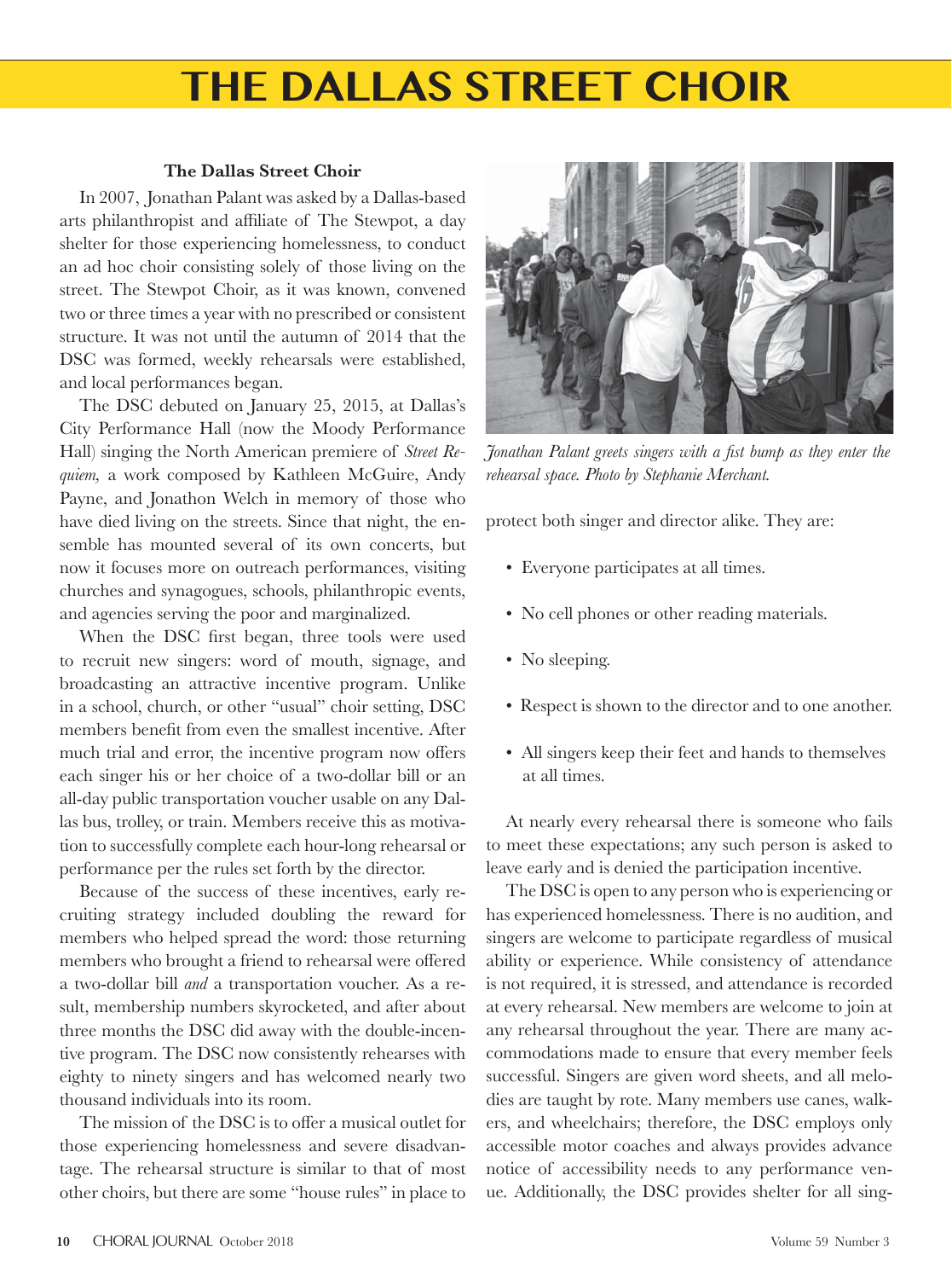ers who perform evening concerts, as area shelters close their doors at 5:00 PM. It is DSC policy to require that presenters of evening concerts offer hotel rooms for any singers needing them. This can be very costly to the presenter and has proven difficult for some who wish to host the group; however, the aim of the DSC is to improve the lives of its members, not to exacerbate the challenges and suffering of those experiencing homelessness.

#### **Homelessness**

According to the most recent estimates, approximately 550,000 people experience homelessness on any given night in the United States.<sup>1</sup> More than half of these persons are concentrated within five states: Washington, Texas, Florida, New York, and California.<sup>2</sup> Dallas is among the major cities with increasing unsheltered populations, with a more than 50-percent increase in unsheltered homelessness between 2016 and 2017.<sup>3</sup> In Dallas, unsheltered individuals are largely male (76%), middle aged ( $m = 53$ ), black (58%), and chronically homeless.<sup>4</sup>

Individuals experiencing homelessness may be overlooked by researchers, policymakers, and practitioners alike.5 Individuals experiencing homelessness are more likely to report feelings of isolation and social alienation.6 Researchers emphasize the devastation caused by social exclusion, equating it to *social death.*<sup>7</sup> Interventions designed to improve social support and inclusion have been demonstrated effective in buffering the negative impacts of stressful life events and may be a contributing factor in the ability of some individuals to manage the challenges associated with homelessness.<sup>8</sup> One study even found social support to be a greater predictor of self-reported well-being than housing status, both for those experiencing and those exiting homelessness.9 Recognition of the prevalence and the negative impacts



### **2019 ACDA National Conference February 27-March 2, 2019 Kansas City, Missouri**

The ACDA Student Conducting Awards were initiated during the 1993 ACDA national conference in San Antonio, Texas. We again offer this highly successful event at the 2019 ACDA national conference in Kansas City, Missouri. The ACDA Student Conducting Competition and Awards are funded by lifetime sponsor, Manhattan Concert Productions.

The objectives of the ACDA Student Conducting Awards are threefold:

- 1. To acknowledge and reward outstanding graduate and undergraduate student conductors.
- 2. To encourage score preparation and advancement of conducting and rehearsal skills.
- 3. To promote student activity at the ACDA national conference.

| First Prize, Graduate Level: \$1,000    | Second Price, Graduate Level: \$500      |  |
|-----------------------------------------|------------------------------------------|--|
| First Prize, Undergraduate Level: \$500 | Second Prize, Undergraduate Level: \$250 |  |

Guidelines and Application link are available on the conference page at acda.org.

**Deadline for application is 4:00 p.m. Central on October 31, 2018.**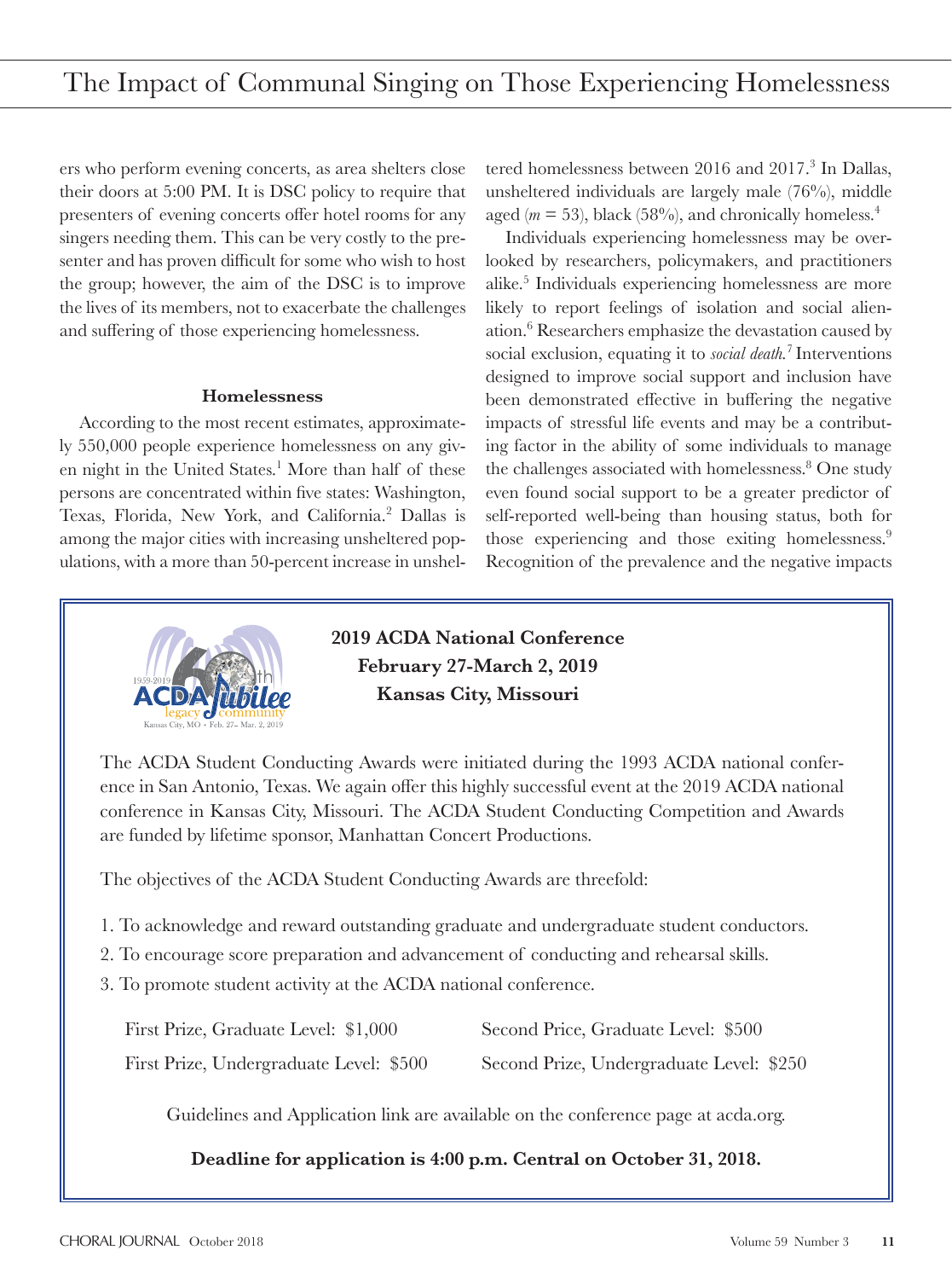of social exclusion, and of the benefits of social support, has recently led many homelessness service providers to identify community and social support as critical programmatic components.<sup>10</sup>

#### **Inclusion through Choral Performance**

Choral communities such as the DSC are low-cost programs that provide valuable structure, support, and interpersonal contact.<sup>11</sup> The art of choral performance fosters group learning in a complex interplay of interpersonal and situational factors.12 Many studies have verified the social and mental-health benefits of singing.13 Participation in musical ensembles may result in increased self-esteem, $14$  social engagement, $15$  and self-efficacy, $16$  particularly among individuals who are currently experiencing stressful or adverse life events.<sup>17</sup> One study found that the focus on choral singing allows participants to build internal resources and to individualize their interpretation of that focus in ways that most benefit them. As consistently structured and rule-bound experiences, choir rehearsals provide safe, supportive environments where participants can express emotions in a socially unthreatening way.<sup>18</sup>

Group membership in participatory arts organizations provides a sense of shared expectations, working trust, and mutual support.<sup>19</sup> Research indicates that performing in front of others may help individuals to feel part of the larger society.<sup>20</sup> For marginalized populations, the "communicative intersection between the performer's actions and the spectator's reactions"21 is particularly critical, because it may empower individuals to alter their self-perceptions based on the favorable responses of the audience.<sup>22</sup> Both the audience and the performing artists may benefit from connections forged during the performative sharing of emotions, creativity, imagination, and intellect. $23$  One study found that this shared emotional connection between audience and artists is stronger with musical performances than with other types of participatory arts.<sup>24</sup>

The research described on the following pages was part of a larger mixed-methods study that was co-designed by this article's first four authors and Jonathan Palant, DSC's founder and director. It is designed to add to the literature about the experiences of choral involve-



*The Dallas Street Choir. Photo by Stephanie Merchant.*

ment among people experiencing homelessness. It is also a deliberate attempt to amplify the voices of this population. The research question for this study was: *What is the impact of the DSC among its members?*

### **Methods**

A university ethics-review board approved this research. All participants signed informed-consent documents and were compensated with a five-dollar gift card for their participation. Purposive sampling was used to recruit twenty members (seven women and thirteen men) of the DSC who were preparing for an East Coast tour, including an appearance at Carnegie Hall. Director Palant selected tour members from roughly one hundred DSC members based on regular rehearsal attendance and their essays about why they wished to be considered for the tour. Participants constituted a subset of both the Carnegie tour choir and the whole choir. Ranging in age from twenty-four to sixty-three years, almost all reported to be Christian of various denominations, and 30% were White, 55% Black, and 15% Latino.

The study team attended weekly choir rehearsals during the spring of 2017. After each rehearsal, each researcher interviewed one choir member. Given the gender diversity of our team, we attempted to gender-match interviewer and participant, especially for women. Interviews, which averaged twenty-eight minutes in duration, were audio-recorded, and audio files were professionally transcribed.

Analysis proceeded primarily according to the tenets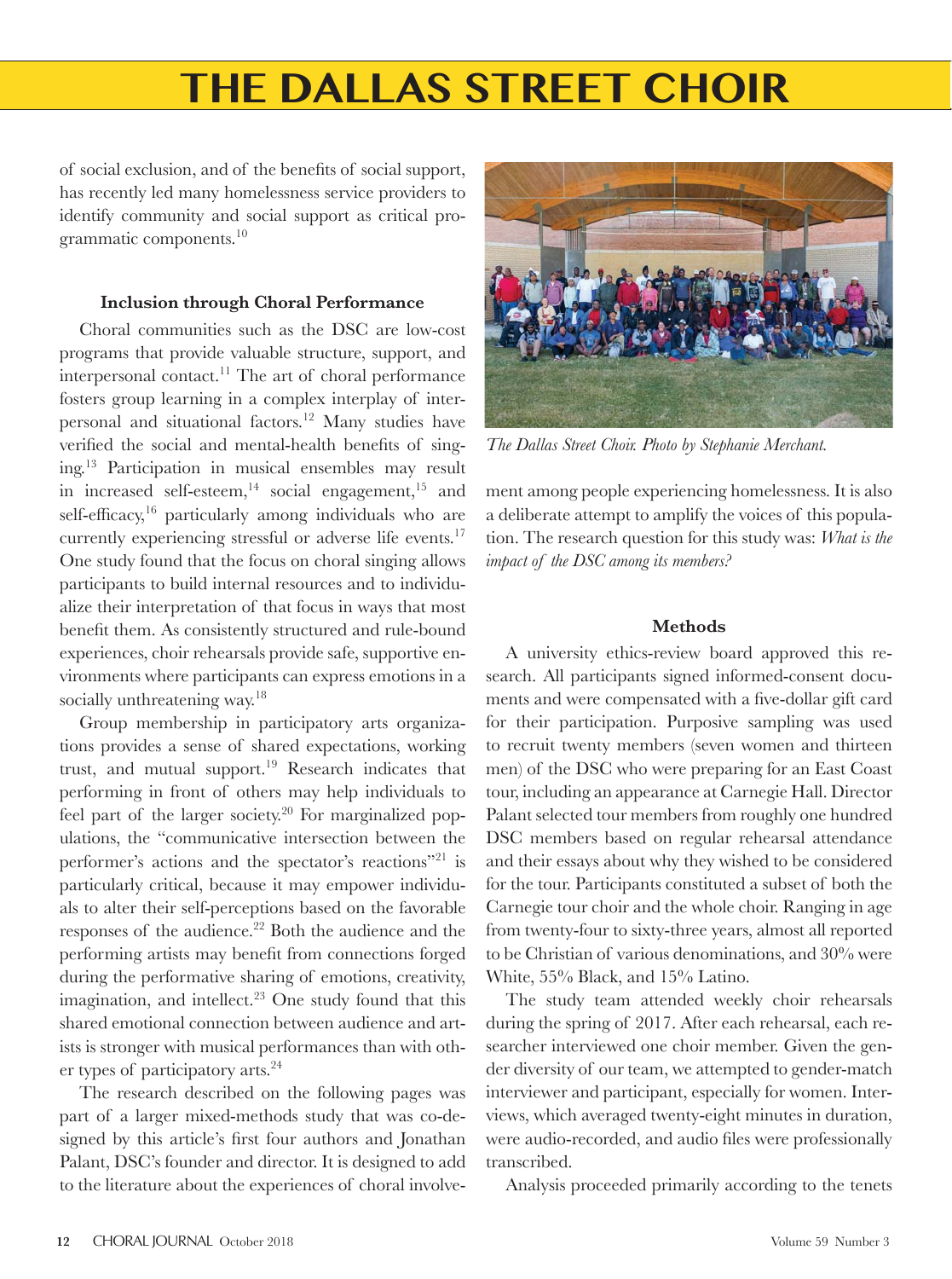of Interpretative Phenomenological Analysis (Smith, Flowers, & Larkin, 2009). Transcriptions were divided equally among the four researchers, shuffled so that all researchers had opportunity to evaluate interviews that we had not ourselves conducted. Each of us carefully read our assigned transcripts line by line, searching for the meaning of the choir among our cluster of choir participants. We independently coded the transcripts and then met as a team. Over the course of six hours, we compared and combined codes, discussing the themes we saw emerging. Where we found discrepancies among our codes or themes, we conferred until reaching full agreement. When we found codes that were interesting but tangential, we agreed to lay them aside for the purposes of this manuscript. We identified five themes.

#### **Results**

#### *Theme 1: Rules that Structure Participation*

Many participants described the benefits of the structure of rehearsals as outlined in the prominent display of the house rules. It was widely acknowledged that Director Palant tolerates no bad behavior or deviation from these rules. Many participants appreciated this structure. For example, Mack said of Director Palant, "He's always been strict, but really nice," a sentiment echoed by many other participants. Some acknowledged that Director Palant has discouraged their own bad behaviors. Edith admitted to enjoying the spotlight and said:

I know I can do the little diva thing sometimes and, when Jonathan [Palant] wouldn't let me just run with it, I would be upset. But then I realized, this is a group effort. It's not about me... showcasing my talents. It's about the choir working together in unity. So I understood when he would shut me down a little bit, that it wasn't anything personal against me. But he didn't want to alienate everybody else to feed my ego.

### *Theme 2: Social Belonging*

Participants had many ways to express their feelings of social belonging as fostered by choir membership. By far, the most common of these was to employ a metaphor of "family." This word was mentioned 83 times throughout the course of our interviews.

It's like we belong to a family, to one another, and it just gives us something else to think about other than what we are worried about; getting ourselves another place to live. It's just great. —Bonnie

These guys are like brothers and sisters to me. They're like the siblings that I've not had in many years because mine were passed. And so, these guys have come to be really close to me. They share with me. They help me. —Alice

For Les, the meaning of the choir was:

…peace, harmony. We all together. And John [Palant], I mean, I just can't describe it. We just, we together like a family. I mean like one big family.

Consistent with the metaphor of family was the description of Director Palant as a father and brother:

I look at him as a brother. I don't care if you down, or out… Jonathan, he's going to pick you up. That's what I like about him, 'cause he… he sees something in me… and I never thought I would see in myself. —Clarence

Other participants may not have used the words "brother" and "father," but they felt Director Palant genuinely cared for them:

He's really professional, and he actually cares about us. He actually cares about us. That's something that around here we can tell fakeness quick. You know, and we feel his sincerity. I mean, he's really a good man. —David

Many participants discussed their common experiences and their subsequent sense of fellowship: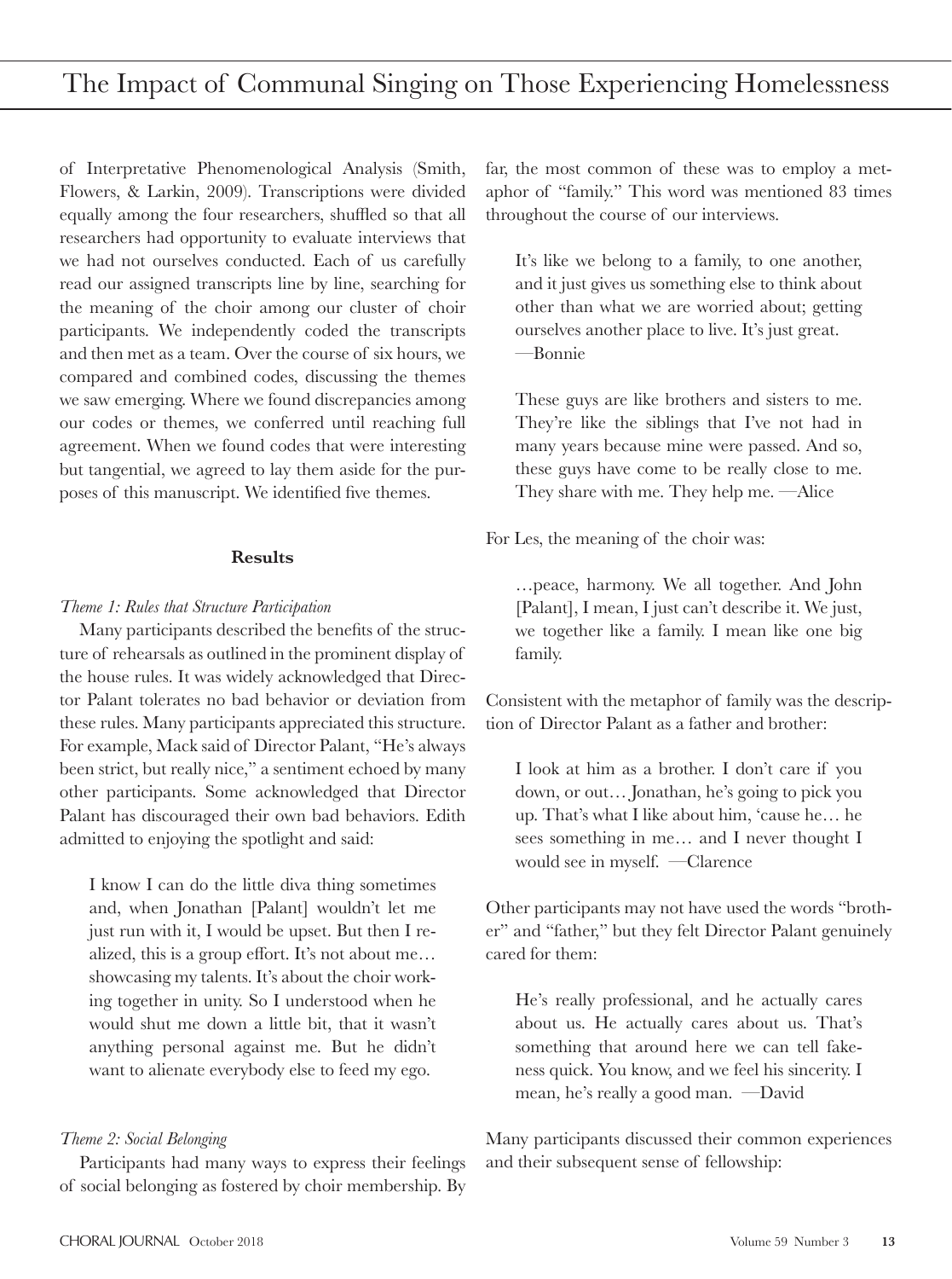Well, I mean, lot of us have something in common you know. Like me, I have been homeless, but now I have a place and… like some of us have done drugs and some of us have—you know, some of us have a mental illness… and other things in common in choir. —Betty

We're like a big family. You know? …The majority of us are homeless, looking for a place. We're like family. So we're close. I mean, some people might not talk to others, but, overall, we're a family and we listen to each other, help each other. We come from pretty much the same similar type of background, as far as homelessness, so, we lend an ear, give a helping hand, or just be friendly with each other. —Carl



*Photo by Stephanie Merchant.*

For some participants, singing in the choir was a way to de-stigmatize homelessness for audience members and to create a social bridge between the choir and society:

We go to different churches and the people are so nice and they look at us and they just smile. They just smile. They hear of our beautiful voices. The homeless, you know? And we get them another outlook on the homeless. If they were thinking negative about the homeless and when they see us sing, they start thinking positive. That's how good it is. —Les

It is not only the adequately housed who stigmatize the homeless. Marcus struggled with his stereotypes even after he became homeless. Singing with the choir helped de-stigmatize homelessness for him:

Before I came to Dallas, I used to be afraid of homeless people (laughs) because, I knew as soon as we walk up on them, they, they'd be saying, 'Oh, I want… can you, uh, give me a dollar? Can you help me out with a ride?' You know or try to rob you or something like that. The group is helping me realize that they are normal people. You know, at the end of the day, they're normal people, just like I'm a normal person.

Others emphasized the normalcy of people experiencing homelessness and conceptualized the choir as a means to challenge stereotypes:

People just see us as, you know, that kind of stereotype of we're all the same and that, no, we're not intelligent people. We're just as normal as everybody else. We just don't have a home, for whatever reason. Everybody's is different. But, we're just normal thinking people like everybody else. —Carl

Respondents who had felt alone and without value found acceptance upon joining the choir:

I felt unworthy. Like I felt like I was just unable to do anything. I wasn't worth nothing. Until I sat there and was singing and and could see that I was accepted. And, because I felt unaccepted for so many years. To actually have, not one person, but a whole classroom of people to accept me. —Alice

It's like we feel we're more in… with the community. Instead of being isolated we're more in with people, where people accept us for who we are. —Carl

Carole simply said, "It's a gift to be a part of a group again, something that means something."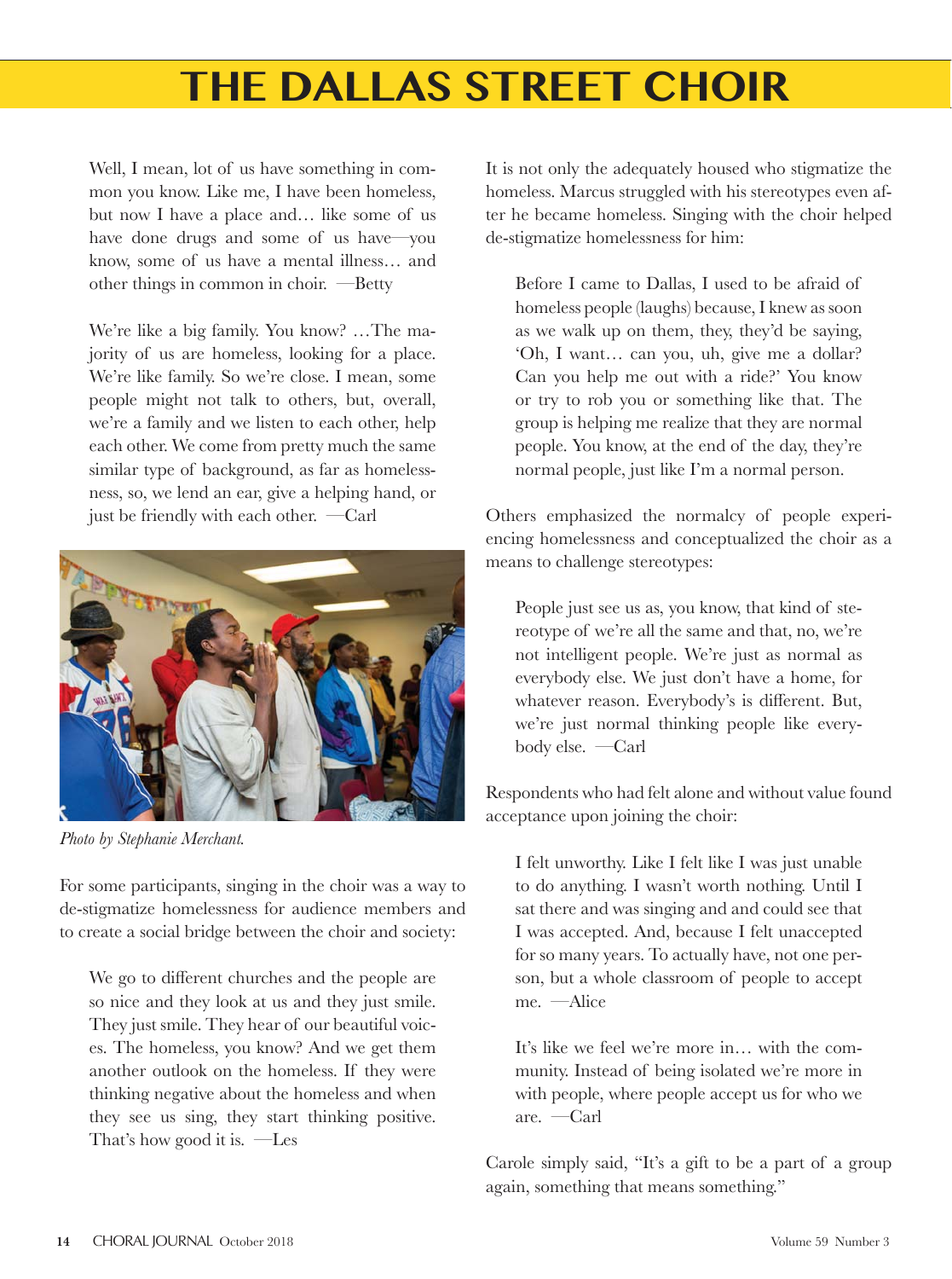### *Theme 3: Developing Capacity for Change*

Many participants described choir membership as a helpful outlet:

Especially when you're homeless or when you're feeling like you're just stuck in a rut, an outlet like this is really helpful. —Joan

My perspective about the choir is it relieves pressure on the things I'm going through. When I come here, I just leave a lot of pressure. I feel rejoice. And I get to meet some of the happy faces. The people's happy when they come here. —Les

I go through so much on the daily basis, you know, with the homelessness and trying to find work and all this, so that's my time to, you know, really just relax and enjoy. —Earl

It gives me something to do to cope with the stress I have here. It's things like that, and mostly, I love music anyway. It's a way to escape, like I say, you know, in a good way. —David

Beyond providing respite, the choir serves for some as a pathway of personal development:

Means everything right now…. I can see a stepping stone to something better, bigger, or even more opportunities. When one door closes, many more open. And so, that's what I see. I just see a path, part of my life closing off and many more doors opening up. —Carole

And the movement is to go further and go forward. Because I've got the gift to go there and I have been shown. And why I'm here is to tell the people everyday, 'Look. You wake up, it's a blessing. You lay down, it's a blessing. Why not do something that instead of making people look down on you, you let people look up on you.' Because now they're saying, 'What's he doing? When y'all going to sing again? What's y'all program? Can I go?' …It make me feel way

better than I ever felt in my whole entire life. … But I tell people, show them out there, 'This is where I've been. This is what I'm doing now. You see? I'm not slacking behind no more. I'm growing up now.' —Donn



*The Dallas Street Choir rehearses for an upcoming performance. Photo by Stephanie Merchant.*

Director Palant emerged in this theme as someone on whom choir members rely as a mentor and teacher, in matters musical and otherwise:

Mr. Jonathan, he's a like a mentor for me, cause he teach me a lot. I was under a music teacher for like a year or two before I met Jonathan. I was trying to get him to continue giving voice lessons but since I met Jonathan and came into the choir my voice has gotten more better. —Clarence

I think he brings a lot out of me, because he says that, 'You can go further in this world if you try. You've got a gift. God gave you a gift. Why not share it? He gave you something to show. Show it.' I don't know about everybody else, but I'm glad to see him every day…. I'm always going to learn something from him because, like I said, I look up to him and he's pushing me in the right direction that I need to go. —Donn

Al was among the participants who thought choir participation helped him refrain from maladaptive behaviors: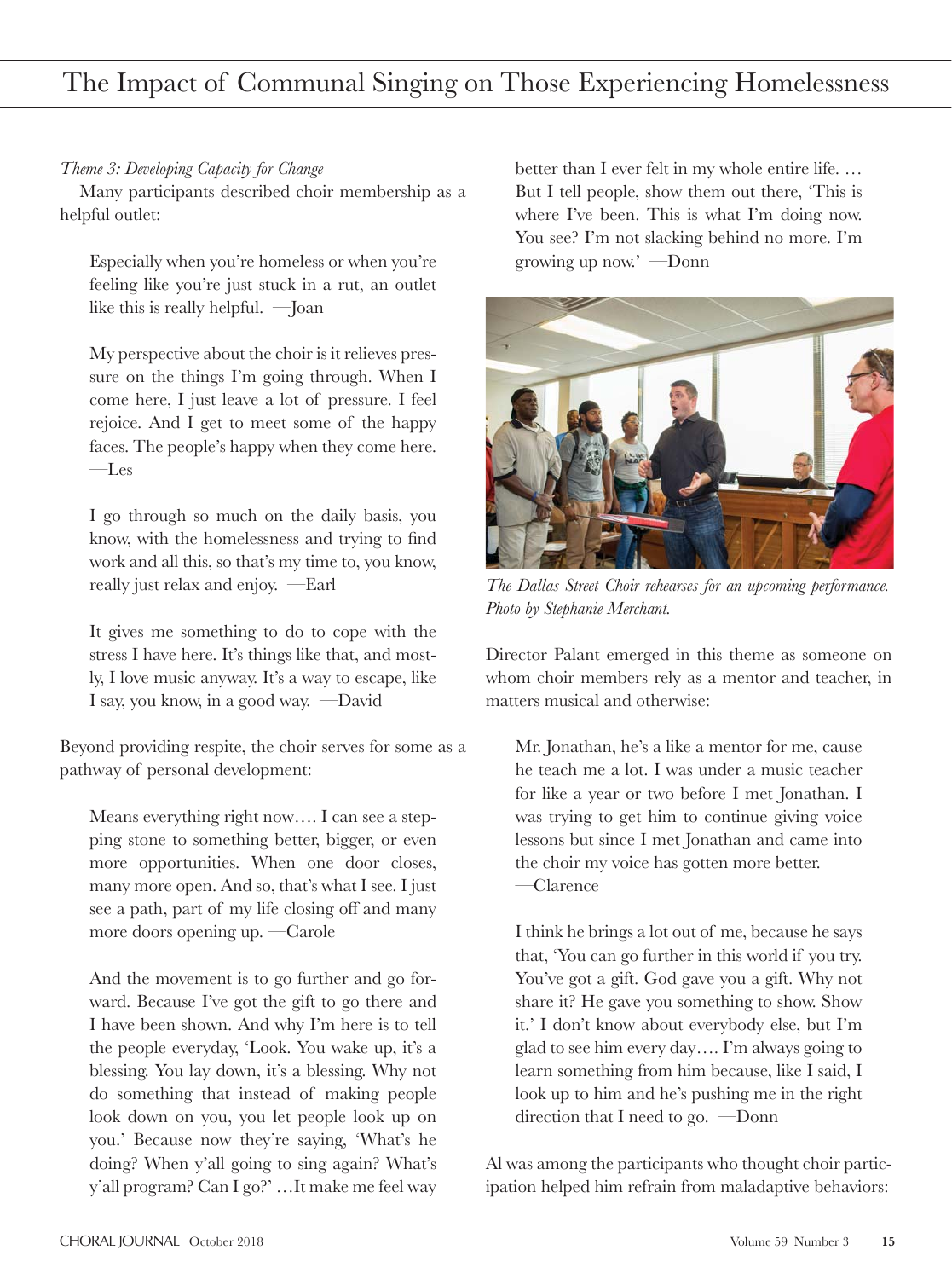It's like a deterrent. It's, it's, I guess it's like, it don't really make the time go by, because to me it's just like the environment. People I'm around and things. The people I'm around, they don't drink and stuff like that.

Edith found that within the choir she could step into a leadership role for younger women experiencing homelessness:

I've made friendships here. I run into characters here (*laughs*). I have an opportunity, um, with some of the younger women to provide mentoring.

### *Theme 4: Shifting Paradigms*

Many participants felt that choir membership offered them another chance at new directions and future possibilities. Much of their future orientation was grounded in a shift from voicelessness and invisibility to being heard and seen. Director Palant tells choir members regularly that they are "homeless not voiceless." We were astounded by the number of participants who either repeated these words exactly during their interviews or described other ways that choir membership shifted them out of invisibility into visibility. For example, speaking about performances, Oliver said:

We're there to let people know we're homeless, but not voiceless.

Similarly, when asked what the choir means to him, Mack said:

Most people they'll talk to you but they'll never really listen. Because, basically if you can be talking and talking and they'll be looking at you, that's even family sometimes, they're not hearing you. They'll come back and ask you something that you've already told them and you have to repeat yourself. So, honestly after so many years of it you realize: I just brief words. The briefest things get the briefest answers. And then I start realizing when you're singing you have to go on through the whole thing until you come to the end. And people are listening. People are paying attention. People are trying to make sense of every word that you're saying…. And it's kind of weird. That they're actually listening. So that's what the choir means to me.

For Edith, singing opens up other possibilities:

I just can't stress enough how singing opens me up to the world and opens up possibilities for me. When I'm singing, I can do anything. I'm invincible. When I'm on stage and I'm performing, I feel no pain. None.

### *Theme 5: Choir as Impacting Physical and Emotional Healing*

For many participants, choir membership is a healing experience and provides the relief of a foil to life on the street. For example, when Alice described the first time she sang in rehearsal, she said:

As I'm singing, it's just like so relieved, just everything off my shoulders and I just started crying. But it was, it was a cry of happiness, of joy because the choir just made me feel that good.

Les described the link between feeling good, making good choices, and obtaining housing:

I feel good about myself. I'm thinking positive. Some of the songs we go over, and you listen to them and sing them, you have a positive attitude. Like it's a brand-new day. Every day is a brand-new day. If I make this day, tomorrow, I can go a little further… trying to get housing…

When the interviewer asked for clarification about how the choir was related to housing, Les admitted there was no direct connection but said:

[When I participate in choir] I just feel good. When I feel good, I do good things.

There were many participants who spoke more specif-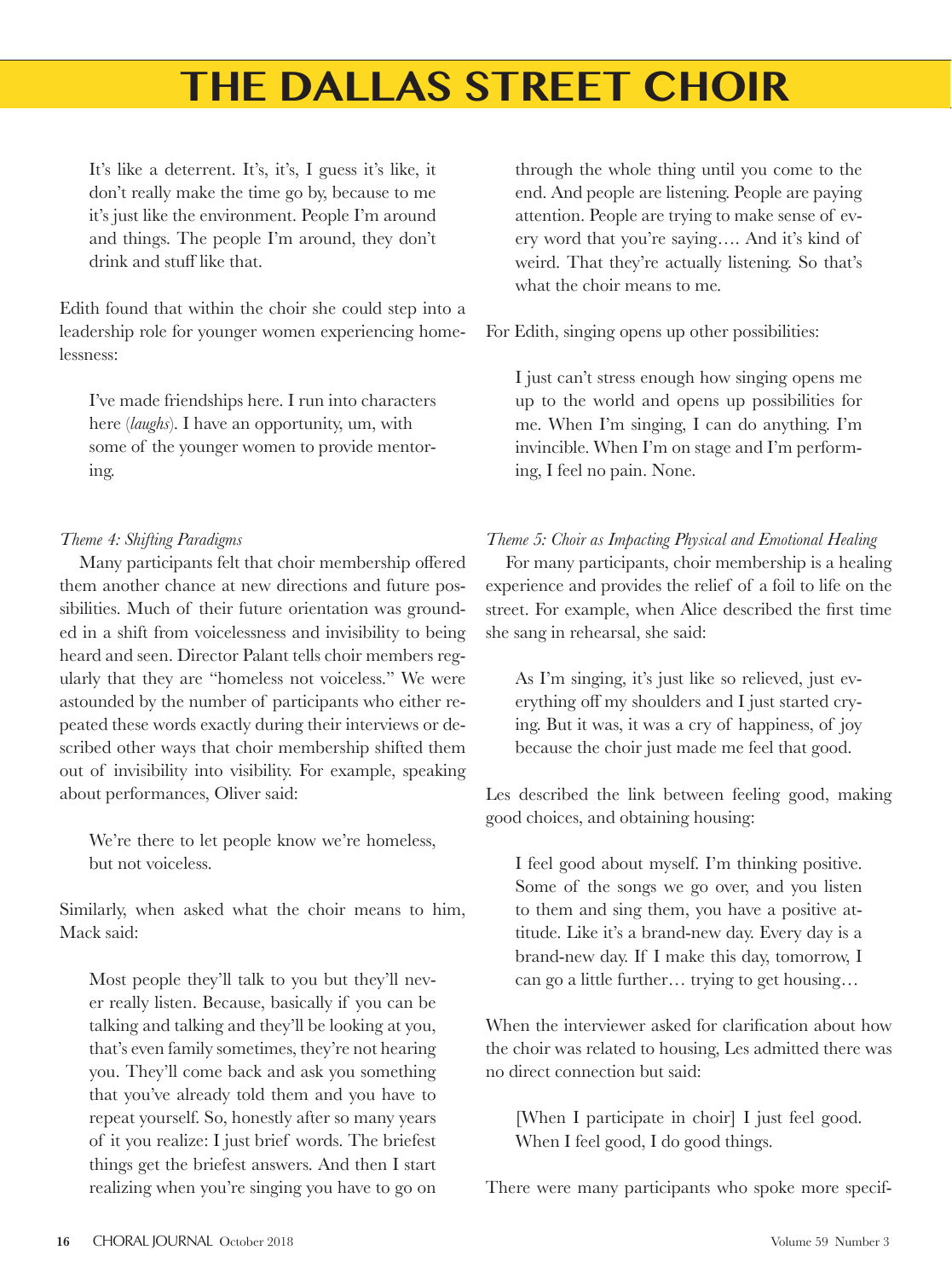

*Frederica von Stade, Harolyn Blackwell, and Stephen Schwartz perform with the Dallas Street Choir at Carnegie Hall.*

ically about the impact of choir membership on their physical and emotional health:

It was hard for me to give up what I was. I use to be a drug addict, I use to be a alcoholic… sex addiction. But all because of Jonathan and my case manager to help… and the Dallas Street Choir. —Clarence

It helps my focus…. It's like therapy. —Les

The choir itself is a comfort. A medication within itself. You know. That a lot of people in this position is fighting depression. And the choir is a way that you can kind of calm that depression. —Earl

Most people, they use drugs and alcohol to escape, you know. But being in a choir, it gives you something positive. You know, it frees your heart for that hour. …It's like, you know, it just makes your whole day better, the rest of the week better. It's like going to church on Sundays to me. So I get two days of worship in. It's like, I go to church on Sunday, and by the time my spirit is kind of weak, or something's going on, I come to this street choir, and I feel better. You know, it's like getting a double dose of spirituality. —David

Marcus was pleased to note health effects in a fellow chorister. At first, the bus passes had been the young woman's only incentive to attend, but she began to enjoy being involved. Marcus described the impact on her health:

She said that it's out of her way to get here and so, that gets her to walking more. And so, she feels better, because she's… a big, big lady. She walks it [the route to rehearsal] now.

Alice's expression of healing was more subtle. She spoke of the contrast in perspective between being in the rehearsal space and living life on the streets. In the following exchange, she described the second-story rehearsal room and its large window overlooking downtown Dallas. The interviewer asked, "So tell me about the choir, please." Alice responded:

I was downstairs one day and I seen the sign that said Dallas Street Choir and I kinda, like, would look at it but I never came up. And then one day I decided to just go ahead and go up anyways. And it was the most wonderful thing because I'm sitting there and I got this most beautiful view of Dallas out the window.

When asked to elaborate, she said:

When you're homeless on the streets, you only see the surface. You know? And, everything just so gray and so lonely. And when I was up here I actually was face view, top view of all these beautiful buildings and, and the sky and everything. And I actually seen Dallas probably for the very first time in all the years that I've ever been here to Dallas. And so, it was like remarkably wonderful to me.

### **Discussion**

Individuals in this choir overwhelmingly describe the choir as a form of family. The Dallas Street Choir provides the ultimate social inclusion: a group of people with shared histories and values. Their common expe-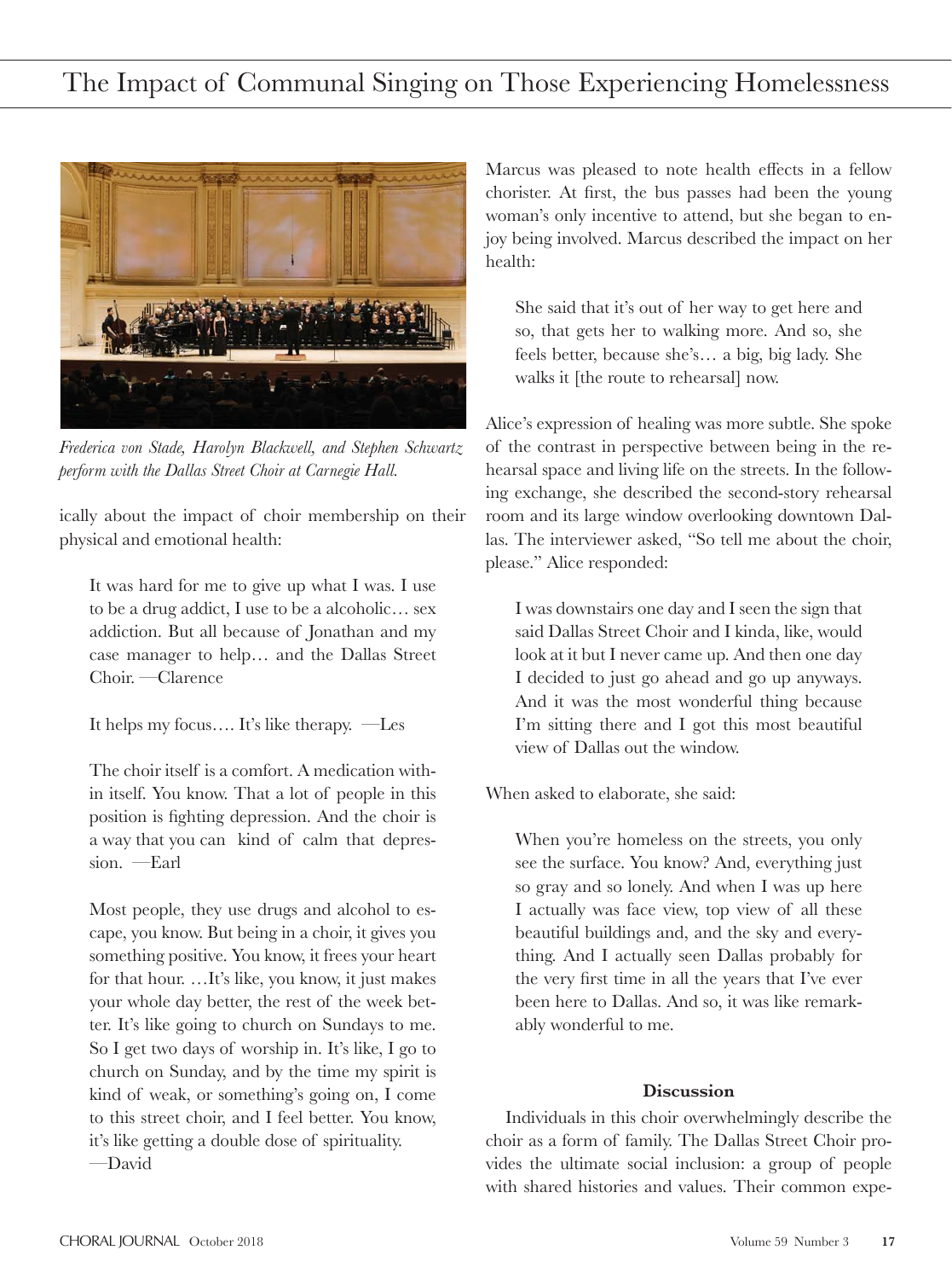riences include challenges such as lack of strong family support, struggles with addictions, unresolved trauma, and frustrations related to stigma and discrimination. The choir creates a safe space where they can relate over these commonalities and where they feel free of the need to explain their circumstances. Moreover, this strong sense of inclusion and support enables internal changes in the form of enhanced capacity to manage and overcome the adversities of living on the street. For example, many interviewees spoke repeatedly to a renewed sense of ability and a desire to take on new challenges outside of choir that may lead them out of homelessness (e.g., applying for jobs, reconnecting with family members, etc.). This connection between the external social inclusion and the internal capacity for action and change may be a critical link for individuals experiencing homelessness that is often overlooked in traditional service environments. Another striking finding to emerge was participants' perception that choir membership is healing. Here, the act of making music with others in similar situations serves as a potent catharsis in these individuals.

The choir seems to accomplish this sense of family, social inclusion, non-judgment, self-efficacy, and healing through a multitude of processes. The embodied act of making music that is choral singing provides a panacea for pain as well as conferring a sense of creation. Secondly, the process of making this music together fosters group identity and social inclusion. Third, the process of performing builds the sense of capacity for action and accomplishment. In sum, more social service agencies may want to consider starting street choirs as an alternative form of therapy or treatment. Alternatively, street choirs could partner with existing social service agencies, such as day shelters or emergency shelters. Such partnering with established



Available Sept. 28 at INNOVA.mu, iTunes, and Amazon.



NEW RECORDING! **NOTUS** of radiance & refraction

Featuring five world premiere recordings, this debut album by **NOTUS** and director Dominick DiOrio highlights the talents and voices of Indiana University Jacobs School of Music student and faculty artists, including exciting new works by Sven-David Sandström, Claude Baker, Aaron Travers, and John Gibson.

*"Dominick DiOrio led NOTUS with ebullience, weaving a tapestry of golden sounds."* Jeffrey Williams, *New York Concert Review*

*"NOTUS stood out for the polish and dynamism of their performance."*

James Knox Sutterfield, *Sequenza21*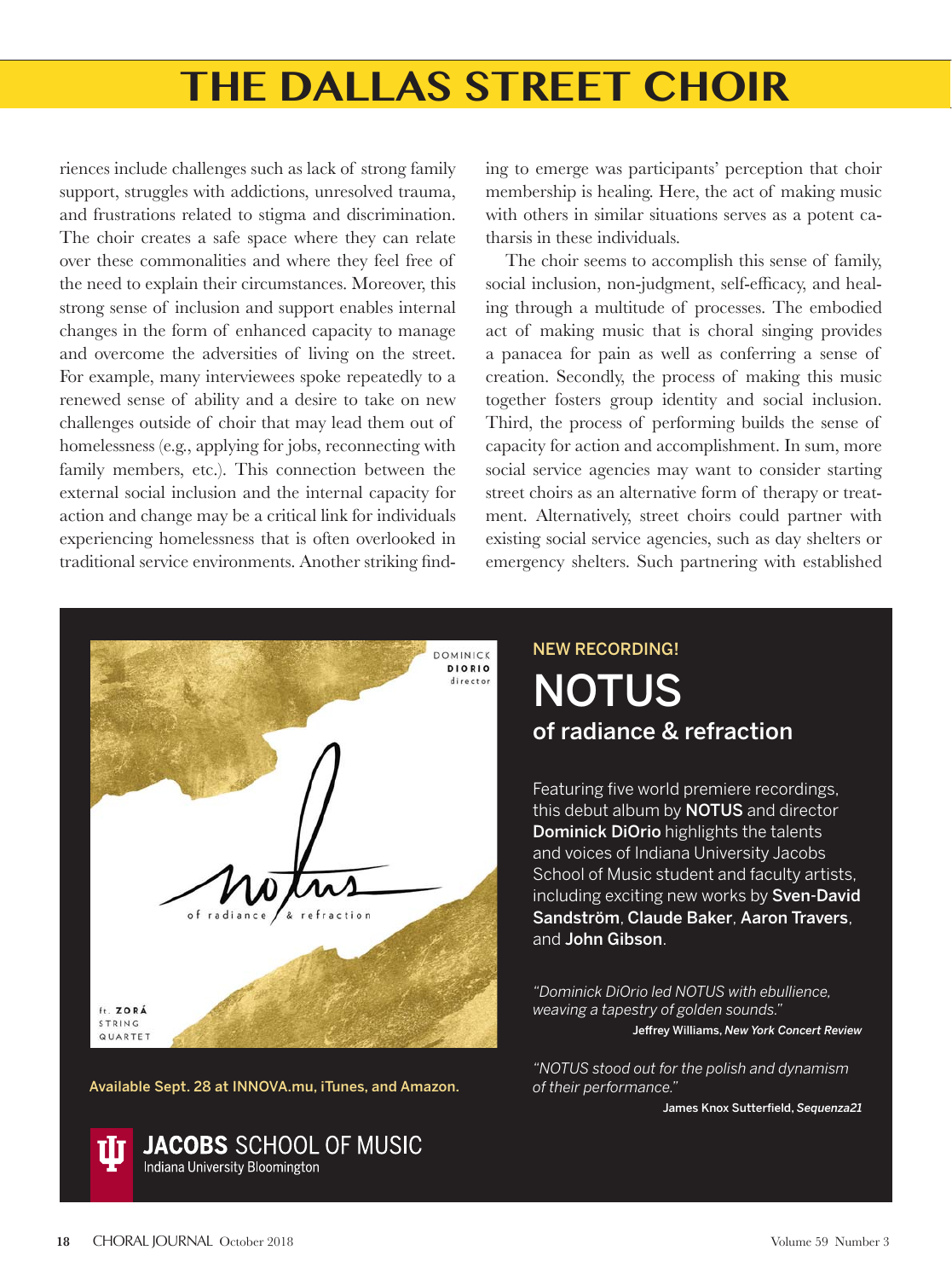agencies may aid in building rapport with individuals experiencing homelessness and with other key stakeholders. Finally, choir directors may consider creating house rules, like those used by the Dallas Street Choir, to offer structure and a safe place for participants to express their creativity and vulnerability.

#### **Conclusion**

Through community engagement and public performance, the Dallas Street Choir seeks to improve the way society views those experiencing homelessness. The model demonstrates that participation in a consistent, structured, safe, and creatively engaging environment may better equip individuals experiencing homelessness to find employment and housing and to improve their overall well-being. For its members the Dallas Street Choir provides practical musicianship training, an environment that promotes accountability, and a community that offers compassion and hope. The Dallas Street Choir offers to an otherwise marginalized community of people a place to experience art, and specifically choral music.

The Dallas Street Choir extends to volunteers, donors, and community and corporate partners the opportunity to serve in the profound experience of empowering individuals to achieve what once seemed impossible through the seemingly simple act of singing. C

### NOTES

- <sup>1</sup> M. Henry, et al. "The 2016 Annual Homeless Assessment Report (AHAR) to Congress (2016)," November 2016, Washington, D.C., The U.S. Department of Housing and Urban Development, Office of Community Planning and Development.
- 2 Ibid.
- 3 C. J. Crain, "State of the homeless address (SOHA)," (2017). Retrieved from https://www.mdhadallas.org/ wp-content.

 5 A. Grenier et al., "A literature review of homelessness and aging: Suggestions for a policy and practice-relevant

research agenda," (2016) *Canadian Journal on Aging/La Revue Canadienne Du Vieillissement,* 35 (01), (2016): 28- 41. doi: 10.1017/S0714980815000616; E. A. Joniak, "Exclusionary practices and the delegitimization of client voice: How staff create, sustain, and escalate conflict in a drop-in center for street kids," *American Behavioral Scientist,* 48 (8), (2005): 961-988. doi: 10.1177/002764204274204; J. Marrow and T. Luhrmann, "The zone of social abandonment in cultural geography: On the street in the United States, inside the family in India," *Culture, Medicine, & Psychiatry,* 36(3), (2012): 493-513. doi: 10.1007/s11013-012- 9266-y.

- 6 M. Bell and C. A. Walsh, "Finding a place to belong: The role of social inclusion in the lives of homeless men," *The Qualitative Report,* 20(12), (2015): 1974-1994; M. Johnstone et al., "Enhancing well-being of homeless individuals by building group memberships: Multiple group memberships amongst homeless," *Journal of Applied Social Psychology,* 26(5), (2016): 421-438. doi:10.1002/casp.2272; Marrow and Luhrmann, "The zone of social abandonment in cultural geography…"; J. Neale and C. Brown, "'We are always in some form of contact': Friendships among homeless drug and alcohol users living in hostels," *Health & Social Care in the Community,* 24(5), (2016): 557-566. doi:10.111/ hsc.12215.
- 7 J. G. Biehl and T. Eskerod, *Will to live: AIDS Therapies and the Politics of Survival* (Woodstock, Princeton, N.J;: Princeton University Press, 2007); Marrow and Luhrmann, "The zone of social abandonment in cultural geography…"; K. Nikolopoulou, G. Agamben, and D. Heller-Roazen, "Homo sacer: Sovereign power and bare life," *Substance,*  29(3), (2000): 124-131. doi: 10.2307/3685567.
- <sup>8</sup> P. J. Archard and D. Murphy, "A practice research study concerning homeless service user involvement with a programme of social support work delivered in a specialized psychological trauma service: Social support work with homeless service users," *Journal of Psychiatric and Mental Health Nursing,* 22(6), (2015): 360-370. doi:10.1111/jpm.12229; A. P. Dickens et al., "Interventions targeting social isolation in older people: A systematic review," *BMC Public Health,* 11, (2011): 647-647. doi:10.1186/1471-2458-11-647; G. A. Dingle et al., "'To be heard': The social and mental

 <sup>4</sup> Ibid.